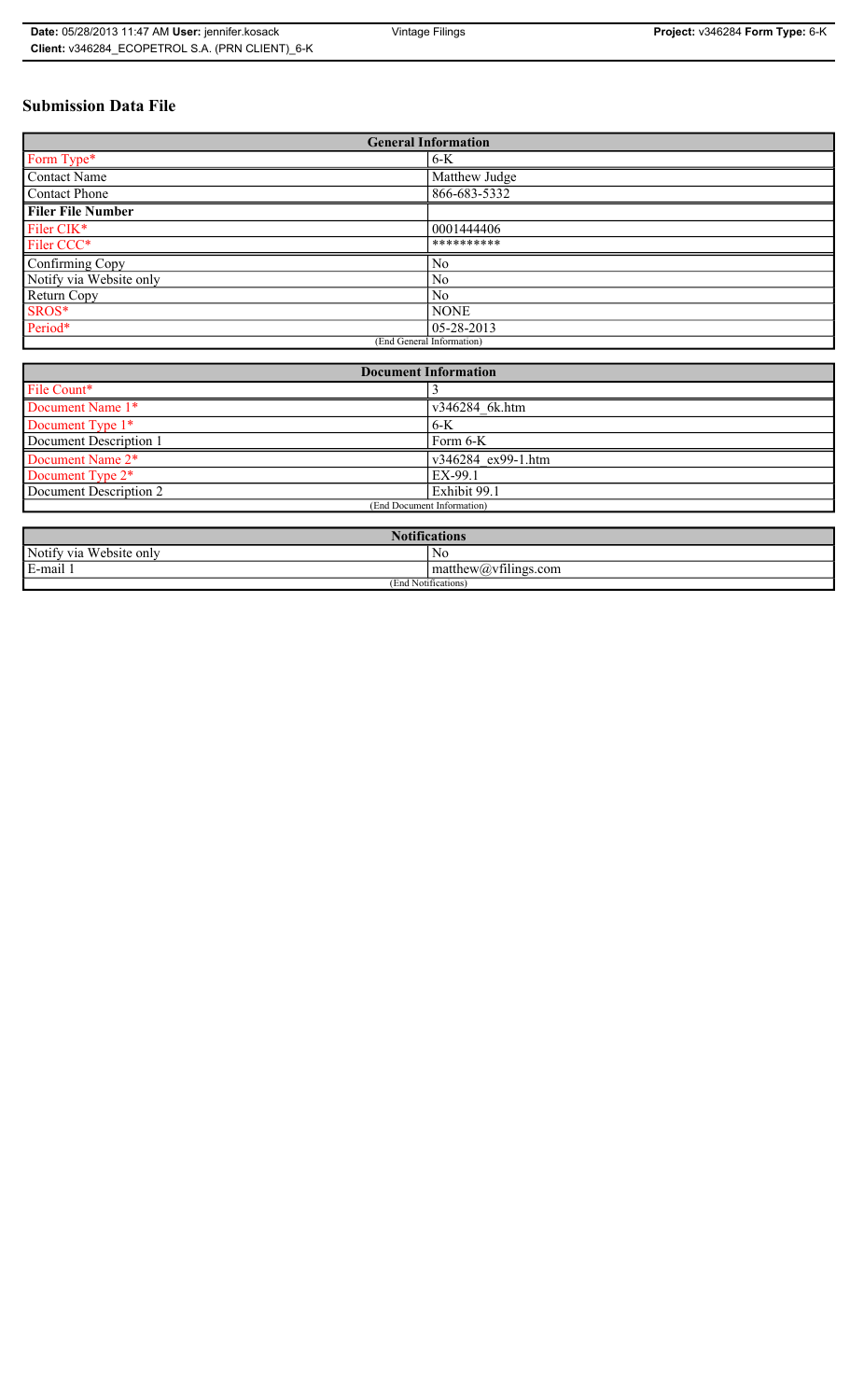### **SECURITIES AND EXCHANGE COMMISSION Washington, D.C. 20549**

**FORM 6-K**

### **REPORT OF FOREIGN PRIVATE ISSUER PURSUANT TO RULE 13a-16 OR 15d-16 OF THE SECURITIES EXCHANGE ACT OF 1934**

May, 2013

Commission File Number: 333-153452

**ECOPETROL S.A.** *(Exact name of registrant as specified in its Charter)*

Carrera 7 No. 37 – 69 BOGOTA – COLOMBIA *(Address of registrant's principal executive offices)*

Indicate by check mark whether the registrant files or will file annual reports under cover Form 20-F or Form 40-F.

Form 20-F  $\boxtimes$  Form 40-F  $\Box$ 

Indicate by check mark if the registrant is submitting the Form 6-K in paper as permitted by Regulation S-T Rule 101(b)(1):

 $Yes$   $\Box$  No  $X$ 

Indicate by check mark if the registrant is submitting the Form 6-K in paper as permitted by Regulation S-T Rule 101(b)(7):

 $Yes$   $\Box$  No  $X$ 

Indicate by check mark whether by furnishing the information contained in this Form, the registrant is also thereby furnishing the information to the Commission pursuant to Rule 12g3-2(b) under the Securities Exchange Act of 1934.

 $Yes$   $\square$  No  $X$ 

If "Yes" is marked, indicate below the file number assigned to the registrant in connection with Rule 12g3-2(b): 82- N/A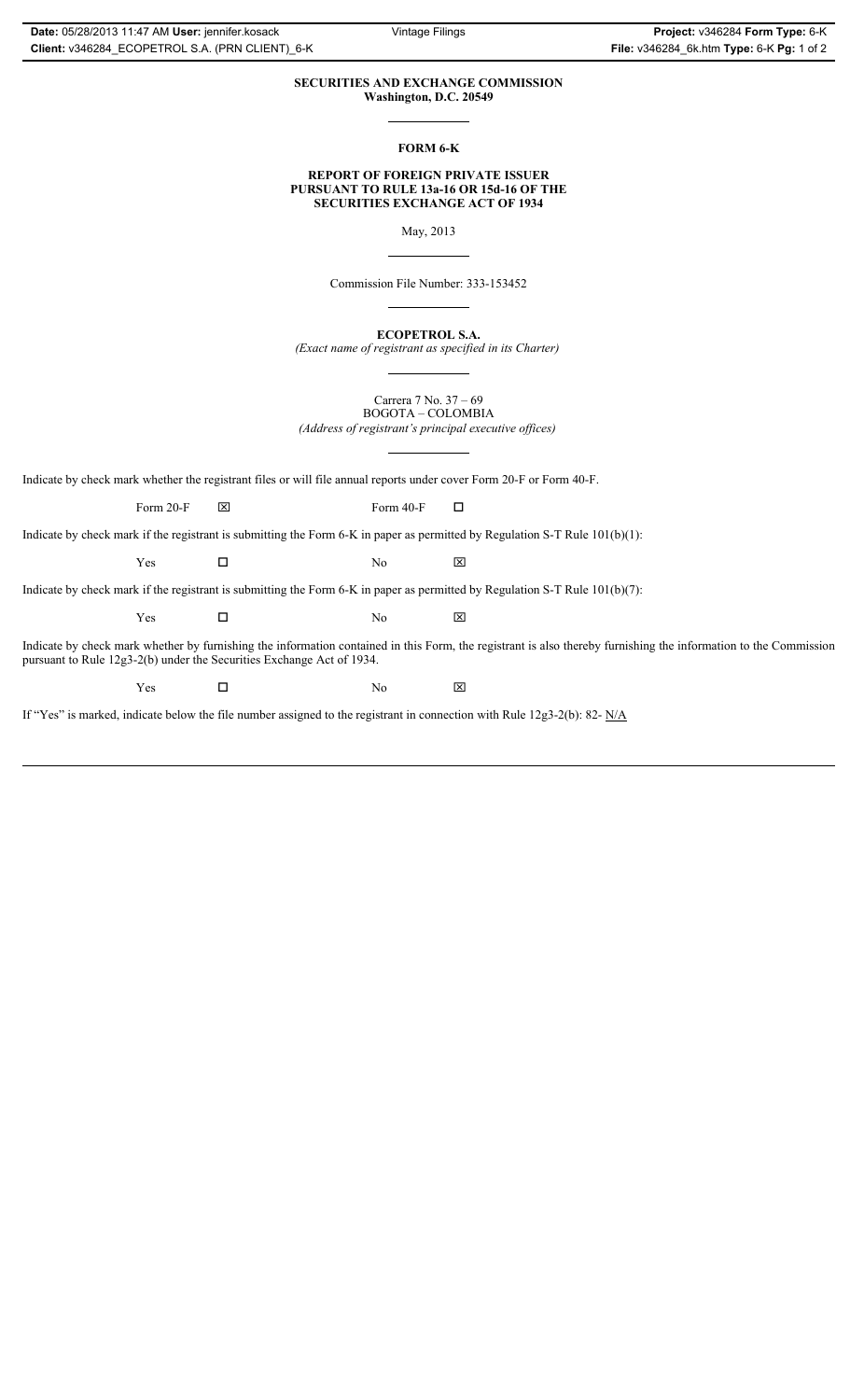#### SIGNATURE

Pursuant to the requirements of the Securities Exchange Act of 1934, the Registrant has duly caused this report to be signed on its behalf by the undersigned, thereto duly authorized.

Date: May 28, 2013

Ecopetrol S.A.

By: /s/ Adriana M. Echeverri Name: Adriana M. Echeverri Title: Chief Financial Officer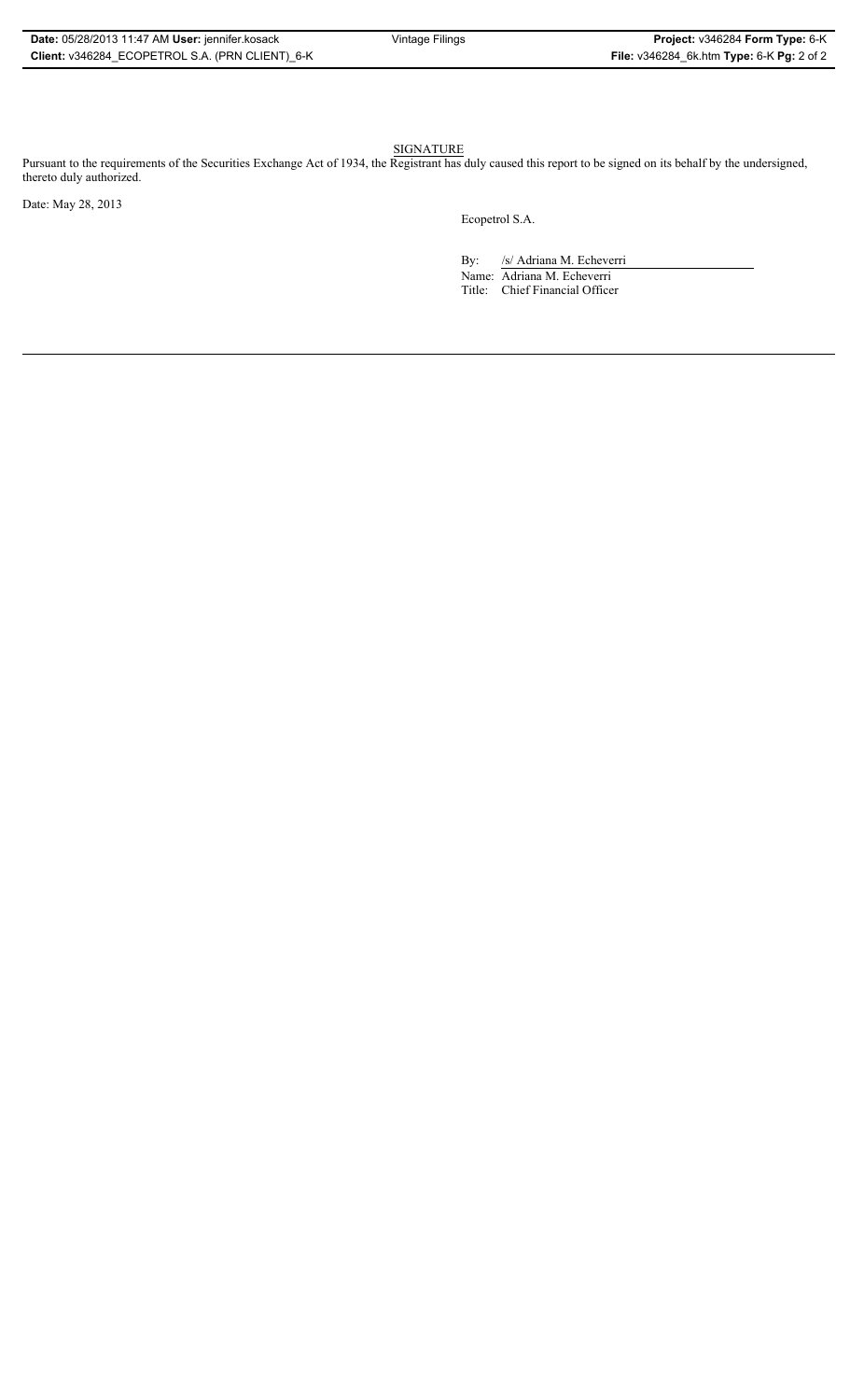

## **PRESS RELEASE**

## **Ecopetrol enters into loan agreement for COP\$1.84 trillion with Colombian Banks**

Ecopetrol S.A. (BVC: ECOPETROL; NYSE: EC; TSX: ECP) announces that it has closed a liability management transaction and a loan agreement, for COP\$1.84 trillion, with seven Colombian banks. The terms and conditions are the following:

- Principal Amount: COP\$1.84 trillion
- Interest Rate: DTF<sup>\*+2.5</sup> (anticipated quarterly rate)
- Maturity: twelve years with a three-year grace period
- No guarantees
- Use of the proceeds:
	- o COP\$1.55 trillion: Liability management to repay in full an outstanding loan extended by Colombian banks in 2009.
	- o COP\$0.284 trillion: New funds for Ecopetrol S.A.'s investment plan and general corporate expenditures of 2013.
- x Lenders: Banco de Bogotá S.A and Banco BBVA Colombia S.A, as leading banks; and Banco de Occidente S.A, Banco Popular S.A, Banco Comercial AV Villas S.A, Banco Agrario de Colombia S.A and Helm Bank S.A.

The terms and conditions governing this new credit are better than those of the 2009 loan, in that: (i) the interest rate is lower, from DTF+4 (anticipated quarterly rate) to DTF + 2.5 (anticipated quarterly rate); (ii) the maturity date increases the repayment period from seven to twelve years; and (iii) does not require guarantees.

\* Benchmark rate for fixed-term deposits in Colombia.

#### **Bogota, May 28, 2013**  ——————————————

*Ecopetrol is Colombia's largest integrated oil & gas company, where it accounts for 60% of total production. It is one of the top 50 oil companies in the world and the fourth largest oil company in Latin America. The Company is also involved in exploration and production activities in Brazil, Peru and the United States Gulf Coast, and owns the main refineries in Colombia, most of the network of oil and multiple purpose pipelines in the country, petrochemical plants, and is entering into the biofuels business.*